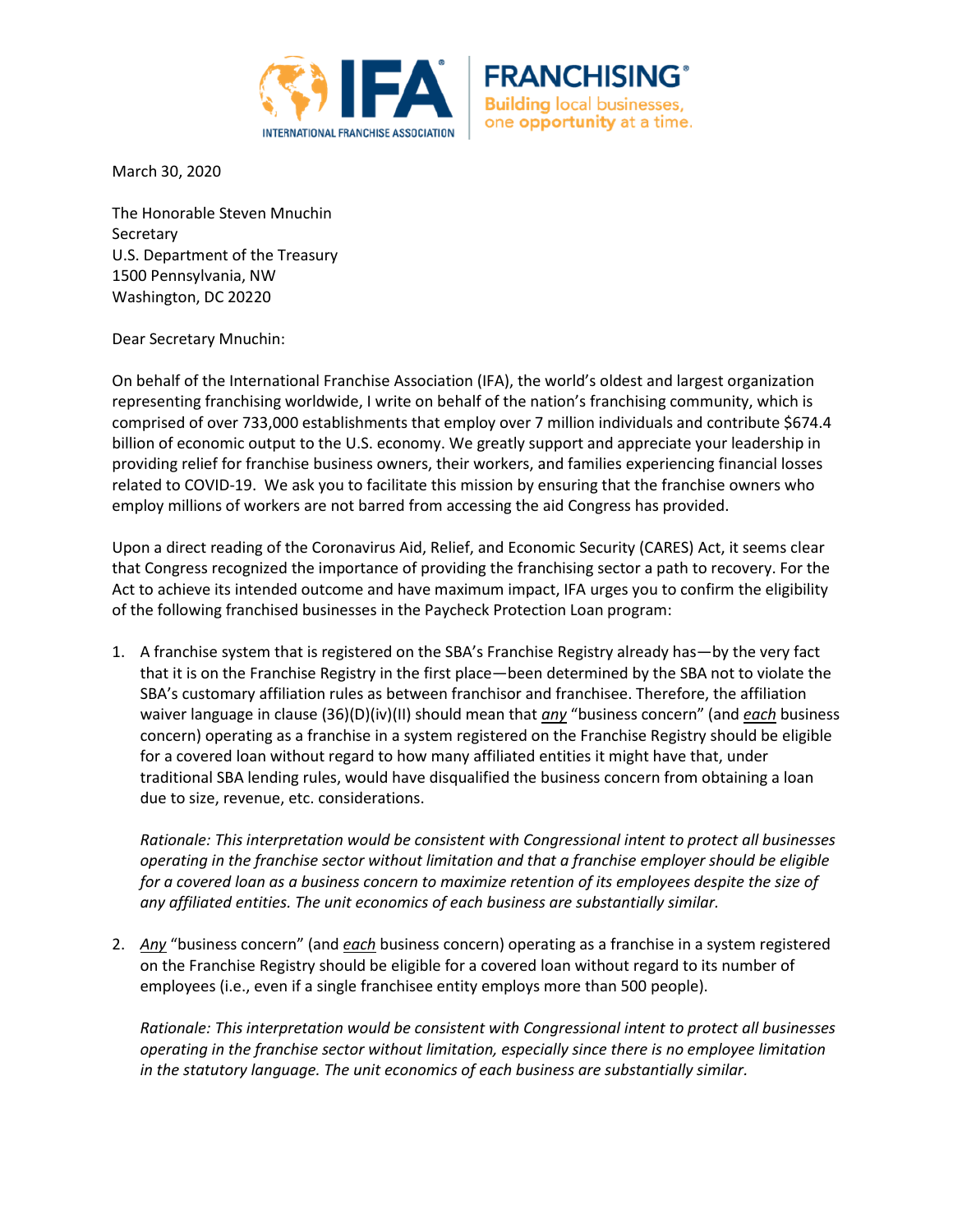



3. Franchisors whose franchise systems are registered on the Franchise Registry are eligible for the Paycheck Protection Loan program.

*Rationale: This interpretation would be consistent with Congressional intent to protect all businesses operating in the franchise sector and the absence of statutory language restricting loan availability to a franchisee; the identifier code assigned by the Franchise Registry is for the benefit of both franchisor and franchisee.*

4. The 7(a) program is typically limited to "small business concerns," which term generally has included franchises listed on the Franchise Registry. However, clause (36)(D)(i) states that "*in addition to* small business concerns, *any* business concern…shall be eligible to receive a covered loan if the business concern…employs not more than…." (Emphasis added.) The more expansive wording "any business concern" should be interpreted to mean that franchises not currently on the Franchise Registry as an approved "small business concern" are eligible for the Paycheck Protection Loan program as long as they have no more than 500 employees.

*Rationale: To be consistent with Congressional intent to protect businesses, maximize retention of employees, and protect the franchise sector, the purposeful language "any" business concern—in juxtaposition with the preceding language "in addition to small business concerns"—should be interpreted consistently with its plain meaning to cover any franchises even if such franchises are not on the Franchise Registry (but subject to the 500-employee cap for non-Franchise Registry franchises).* 

5. The affiliation-waiver provision in clause (36)(D)(iv)(II) should be interpreted to mean that franchise systems previously denied listing on the Franchise Registry because of perceived affiliation between franchisor and franchisee (for example, because of what might have been considered excessive control by the franchisor) now have the right to apply for and be listed on the Franchise Registry immediately and automatically for the duration of the covered period so that their franchisees can obtain covered loans.

*Rationale: This interpretation would be consistent with the language waiving the affiliate rules and Congressional intent to protect businesses operating in the franchise sector and that a franchise employer should be eligible for a covered loan to maximize retention of its employees.*

6. The use of "business concern" in clause (36)(D)(iii), if applicable only to a single entity that employs all of the employees at the multiple physical locations, should not limit that single business concern to a \$10 million loan cap for all employees at all locations.

*Rationale: The most expansive interpretation should be adopted to be consistent with Congressional intent to protect businesses and the largest number of employees possible.*

7. A non-franchised business concern in NAICS 72 with less than 500 employees is eligible for a covered loan by virtue of clause (36)(D)(iv)(I) even if one or more of its affiliates employs more than 500 employees (i.e., the affiliate with more than 500 employees does not disqualify its affiliate with less than 500 employees from obtaining a loan).